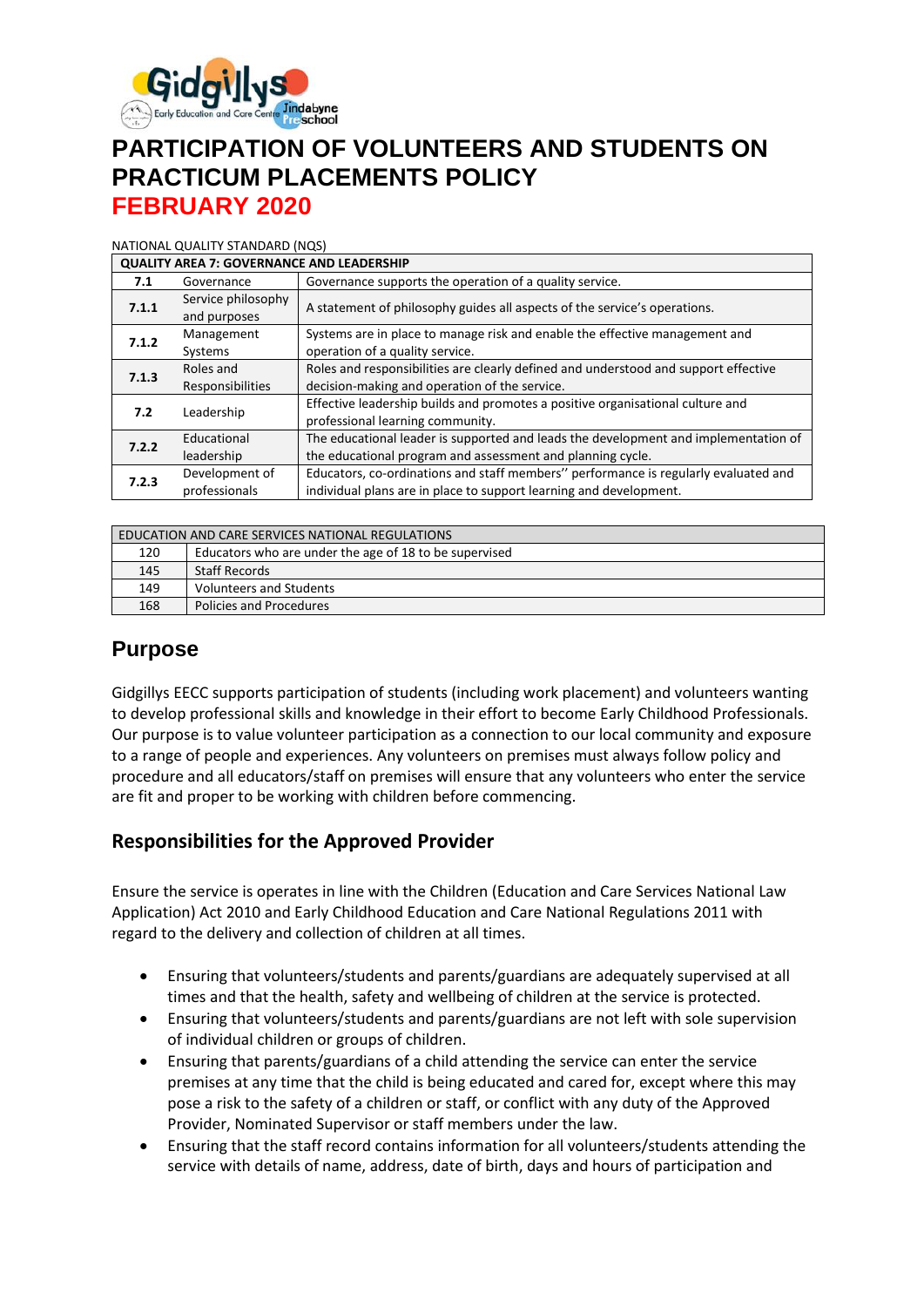

details of the Working with Children Check **(National Regulation 149)**. Conduct an orientation for the student or volunteer including taking the student or volunteer on a tour of the Service, showing emergency exits, staff room and bathroom facilities.

- Provide the volunteer/ student with a Work Placement Orientation Package.
- Negotiate with the student or volunteer the hours to be worked, and dates of the placement.
- Ensure the student has signed a confidentiality agreement prior to commencing their placement.
- Discuss any relevant important information about specific children to the student or volunteer.

## **Responsibilities of the Nominated Supervisor**

- Provide supervision, guidance and advice to ensure adherence to the policy at the times.
- Ensuring that volunteers/students and parents/guardians are always adequately supervised and that the health and safety and wellbeing of children at the service are protected.
- Ensuring that volunteers/students and parents/guardians are always adequately supervised, and that the health. Safety and wellbeing of children at the service is protected.
- Ensuring that volunteers/students and parents/guardians are not left with sole supervision of individual children of group of children.
- Providing volunteers/students and parent/guardians with access to all service policies and procedures.
- Ensuring that volunteers/students and parents/guardians comply with the national Regulations and all service policies and procedures.
- Inform families, children, and Educators when work experience students and volunteers are present at the Service, including their role and hours they will be spending at the Service.
- Ensure students are aware that they must not discuss concerns, issues or complaints with parents, guardians and/or visitors.
- Introduce the student or volunteer to educators and their Room Leader.

## **Responsibilities of the Educators**

- Have open communication with work experience student and volunteers along with their practicum teachers.
- Support students and volunteers with the needs of their placement wherever necessary. Share any knowledge or experience necessary for their placement. Always offer feedback wherever necessary being respectful and honest.
- Complying with the requirements that volunteers/students and parents/guardians are always adequately supervised, and that the health, safety and wellbeing of children at the service is protected.
- Never put volunteers or students in a compromising situation that could jeopardise their qualification or put the service in a breach.
- Complying with the requirements that volunteers/students and parents/guardians are not left with sole supervision of individual children or groups of children.
- Enabling parents/guardians of children attending the service premises at any time the child is being educated and cared for, except where this poses a risk to the safety of children and/or staff.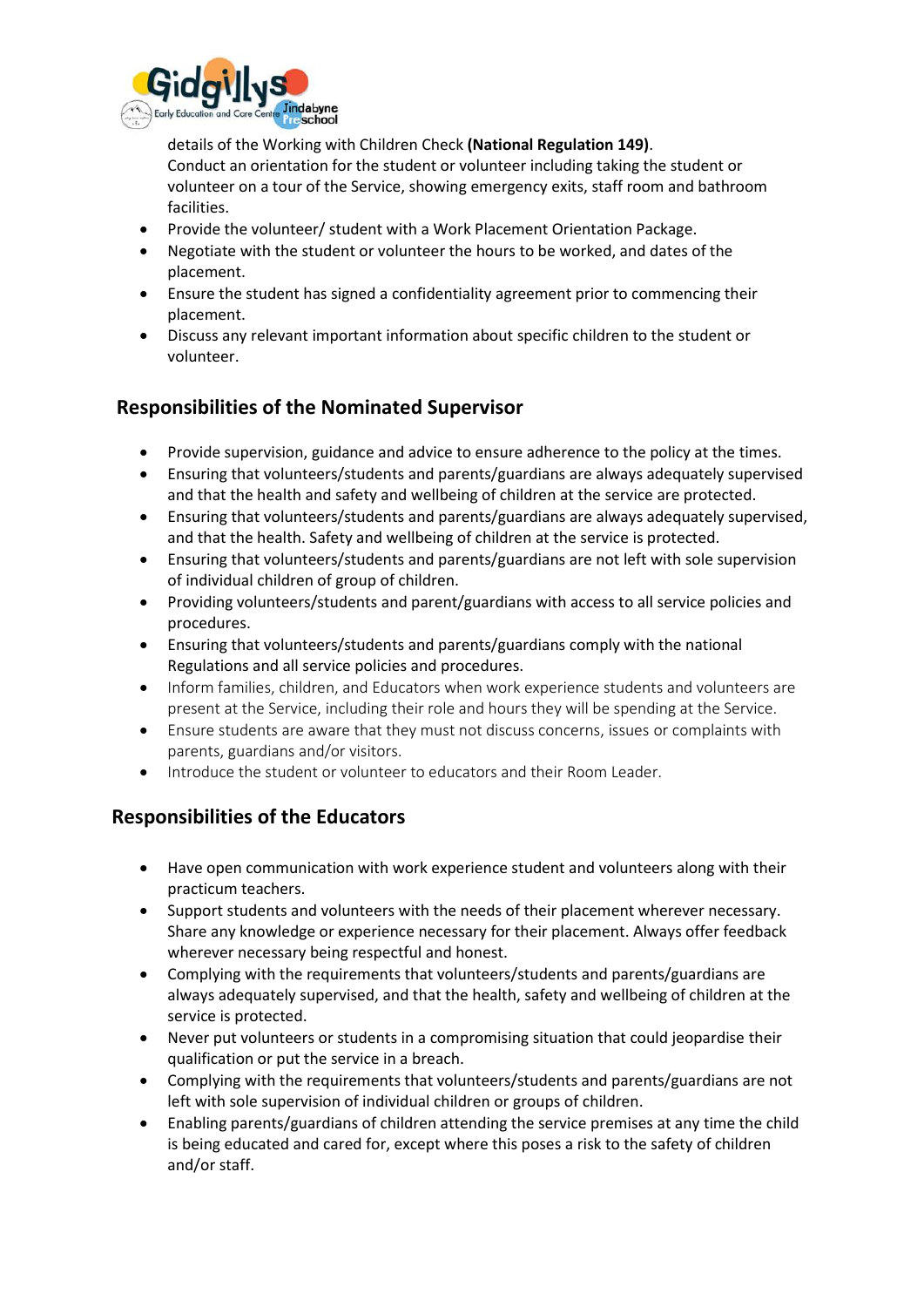

- Encouraging the participation and involvement of parents/guardians at the service.
- Ensure all educators are provided with relevant information about tasks the student is required to complete in the service as part of their practicum
- Guide the students throughout the day.
- Make the student or volunteer feel welcome and a valued member of the team.

### **Responsibilities of the Student/Volunteer**

- Show enjoyment in engaging with the children
- Understanding and acknowledging the requirement for confidentiality of all information relating to staff and families within the service.
- Complying with the requirements of the education and care service national regulations 2011 and with all service policies and procedures, including the code of conduct policy, while at the service.
- Undertaking the induction process and completing the induction checklist prior to commencement at the service.
- Following the directions of staff at the service at all times to ensure that the health, safety and wellbeing of children is protected.
- All volunteers who come to work at the service must apply for a working with children check prior to commencing at the service.
- Learn about the children through interaction and practical experience.
- Develop the skills and knowledge needed to care for and educate children.
- Learn strategies for working in a team environment.
- Discuss any problems the student may be experiencing with the Student Supervisor.
- Adhere to all policies and procedures.
- Never remove a child from direct staff supervision.

#### **Responsibilities of the Family**

- Complying with the requirements of the Education and Care Services National Regulations 2011 and with all service policies and procedures, while attending the service.
- Following the directions of staff at the service, at all times, to ensure that the health, safety and wellbeing of children is protected.

### **Termination**

Termination of student's placement will occur if the student:

- Harms a child in their care.
- Is under the influence of drugs or alcohol.
- Fails to notify the Service if they will not be attending the Service.
- Does not adhere to starting times or break times.
- Is observed using repeated inappropriate behaviour at the Service.
- Does not comply with all policies and procedures addressed in the student package.

### **Related Statutory Obligations & Considerations**

**Australian Children's Education & Care Quality Authority (ACECQA)**

https://www.acecqa.gov.au/